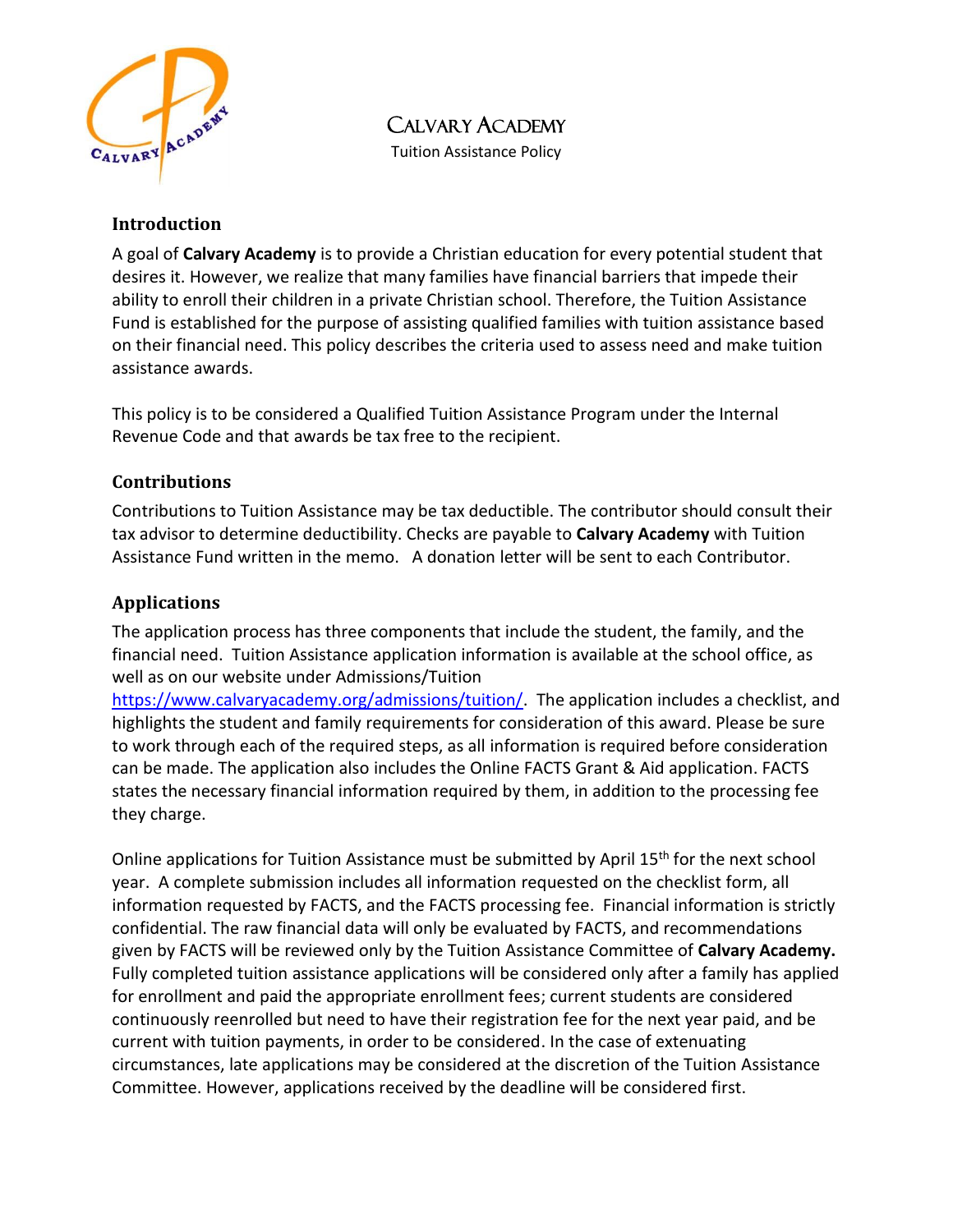The Tuition Assistance Committee will review the financial recommendations from FACTS in conjunction with the student and family information. The Tuition Assistance Committee will weigh the applications based on meeting all requirements and eligibility criteria. An unbiased scale will determine the recipients and the amounts of the awards.

### **Tuition Assistance Committee**

The Tuition Assistance Committee (TAC) will be chaired by a School Board Member and will be comprised of three to five members. The members will include a school Financial Delegate designated by the Calvary Academy Administration and a minimum of one member at large.

### **Confidentiality**

A minimum number of people should be aware of the existence of pending applications for tuition assistance. Schoolteachers and staff members will not know which families are receiving tuition assistance. Knowledge of pending applications should be confined to the Calvary Academy administration, School Board and members of the Tuition Assistance Committee.

#### **Selection has the following components**

- 1. Financial Component
	- Family must demonstrate financial need by completing an Online Tuition Assistance Application through FACTS.
- 2. Student Component:
	- A character reference from your pastor or church leader
	- New Students: A teacher or administrator letter of recommendation from your previous school
	- New Students: Scholastic records from previous schooling
- 3. Family component:
	- Parents must arrange to have the Pastoral or church leader recommendation submitted

#### **Other eligibility criteria:**

- Any balances owed by the applicant from a prior school year must be paid and current in good standing for a tuition assistance application to be accepted.
- Continuing good behavior by the student both in and out of school is required or the remainder of the assistance award may be withdrawn upon written notice.
- Parents must demonstrate a cooperative attitude toward the school administration and staff or the remainder of the assistance award may be withdrawn upon written notice.